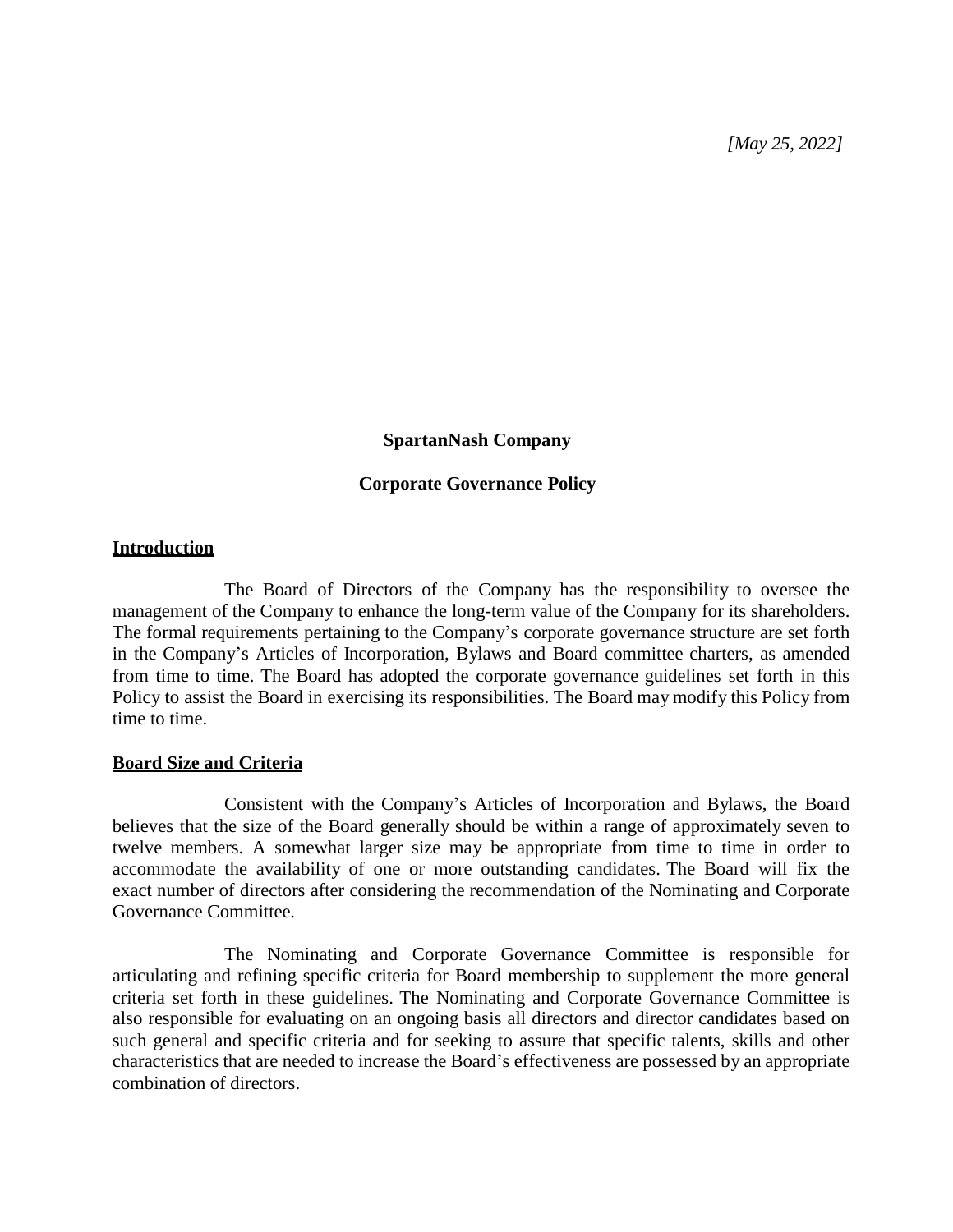The Board of Directors believes that the Board, taken as a whole, should have experience with and in-depth knowledge of:

- grocery and food industries;
- distribution and logistics;
- general management
- corporate governance
- merchandising and marketing;
- strategic planning;
- finance;
- technology and cybersecurity; and
- human capital matters.

In addition, the Board believes that the Company and its shareholders are best served by having a Board of Directors that has a diversity of perspectives, education, experience, skills, gender, race, and ethnicity, and will endeavor to seek out such candidates when searching for new directors.

After considering the recommendations of the Nominating and Corporate Governance Committee, the Board will annually recommend a slate of nominees to the shareholders for election to the Board to serve until the next annual meeting. Between annual meetings of shareholders, after considering the recommendations of the Nominating and Corporate Governance Committee, the Board may appoint directors to serve until the next annual meeting.

Shareholders may also propose nominees by following procedures provided in the Company's Articles of Incorporation. The Nominating and Corporate Governance Committee will consider every nominee so proposed by a shareholder and report each such nomination along with the Committee's recommendation to the full Board of Directors. The Nominating and Corporate Governance Committee may also, in its discretion, consider shareholders' informal recommendations of possible nominees.

#### **Board Independence**

At least two-thirds of the Board shall be "independent directors" as defined by Nasdaq Listing Rules. Directors who are members of the Company's Audit Committee, Compensation Committee or Nominating and Corporate Governance Committee shall also adhere to any additional regulatory requirements relating to independence that are applicable to members of those Committees. The Nominating and Corporate Governance Committee, which consists entirely of independent directors, assesses and makes recommendations to the Board concerning the independence of the directors. The Nominating and Corporate Governance Committee shall review the independence of directors and nominees for election to the Board of Directors at least annually. The Board's determination shall be reported in the Company's proxy statement for its annual meeting of shareholders.

#### **Majority Voting**

The Board believes that the Company and its shareholders are best served by having directors who enjoy the confidence of the Company's shareholders. It will be presumed that any director who receives a greater number of votes "withheld" than votes "for" such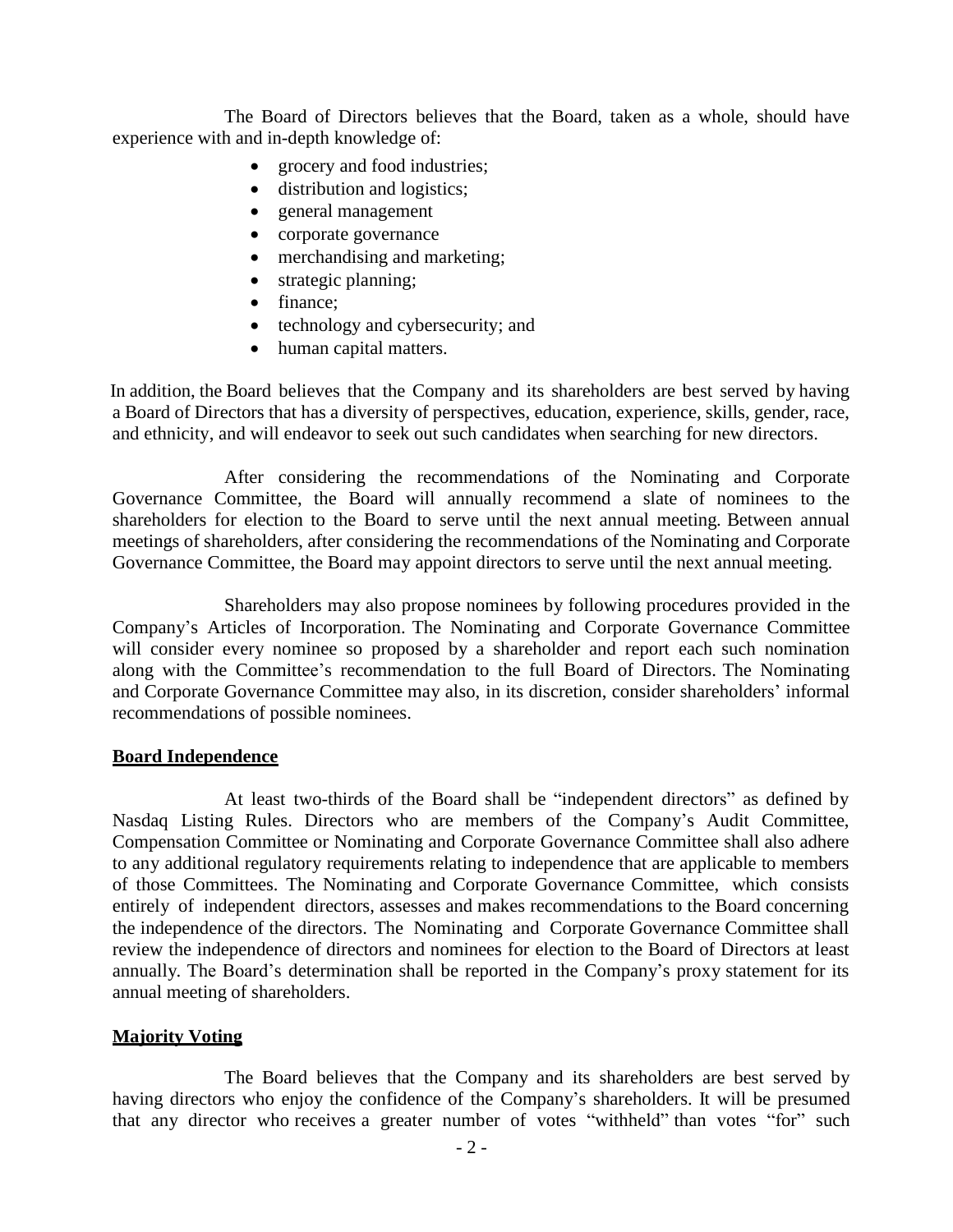election in an uncontested election at an annual meeting of shareholders (a "Majority Withheld Vote") does not have the full confidence of the shareholders. A director receiving a Majority Withheld Vote shall promptly offer his or her resignation from the Board to the Nominating and Corporate Governance Committee upon certification of the shareholder vote. The resignation will be effective if and when accepted by the Nominating and Corporate Governance Committee.

The Nominating and Corporate Governance Committee, which consists entirely of independent directors, shall promptly consider the acceptance of the director's offer of resignation. The director at issue will not participate in the consideration of or the vote on the offer of resignation.

The Nominating and Corporate Governance Committee is expected to consider and vote upon acceptance or rejection of the offer of resignation in its sole discretion, not later than the day of the next regularly scheduled meeting of the Board held more than one week after the annual meeting of shareholders. The Nominating and Corporate Governance Committee is expected to evaluate whether or not it believes that the Majority Withheld Vote represented a genuine failure of confidence in the director by the shareholders. Examples of reasons why the Committee may decline to accept a resignation include, without limitation, a conclusion that votes were withheld because of an identifiable cause that has subsequently been adequately addressed or a belief that the Majority Withheld Vote is attributable to technical issues or deficiencies in the proxy solicitation process.

The Board will disclose the Committee's decision regarding the director's offer of resignation (and the reasons for rejecting the resignation offer, if applicable) in an appropriate filing with the Securities and Exchange Commission.

# **Term Limits**

The Company does not have pre-determined term limits for directors. The Nominating and Corporate Governance Committee will evaluate each director's continued services on the Board on each occasion when that director is considered for nomination for re- election to the Board and at such other times as may be appropriate in particular circumstances. In connection with each nomination for re-election, the director should be given an opportunity to confirm his or her desire to continue as a member of the Board.

## **Retirement and Change in Employment Status**

Directors recognize that they have been chosen for nomination or appointment to the Board of Directors in part because of the knowledge and insight they gain on a continuing basis from their active employment in their current positions and for the public respect they bring to the Company and its Board of Directors because of the positions they hold in the business community. A director who experiences a material change in his or her employment status is expected to promptly offer his or her resignation as a director to the Nominating and Corporate Governance Committee. The Committee shall promptly consider and vote upon acceptance or rejection of the director's offer in its sole discretion, excluding the affected director from consideration of and voting on acceptance of the resignation.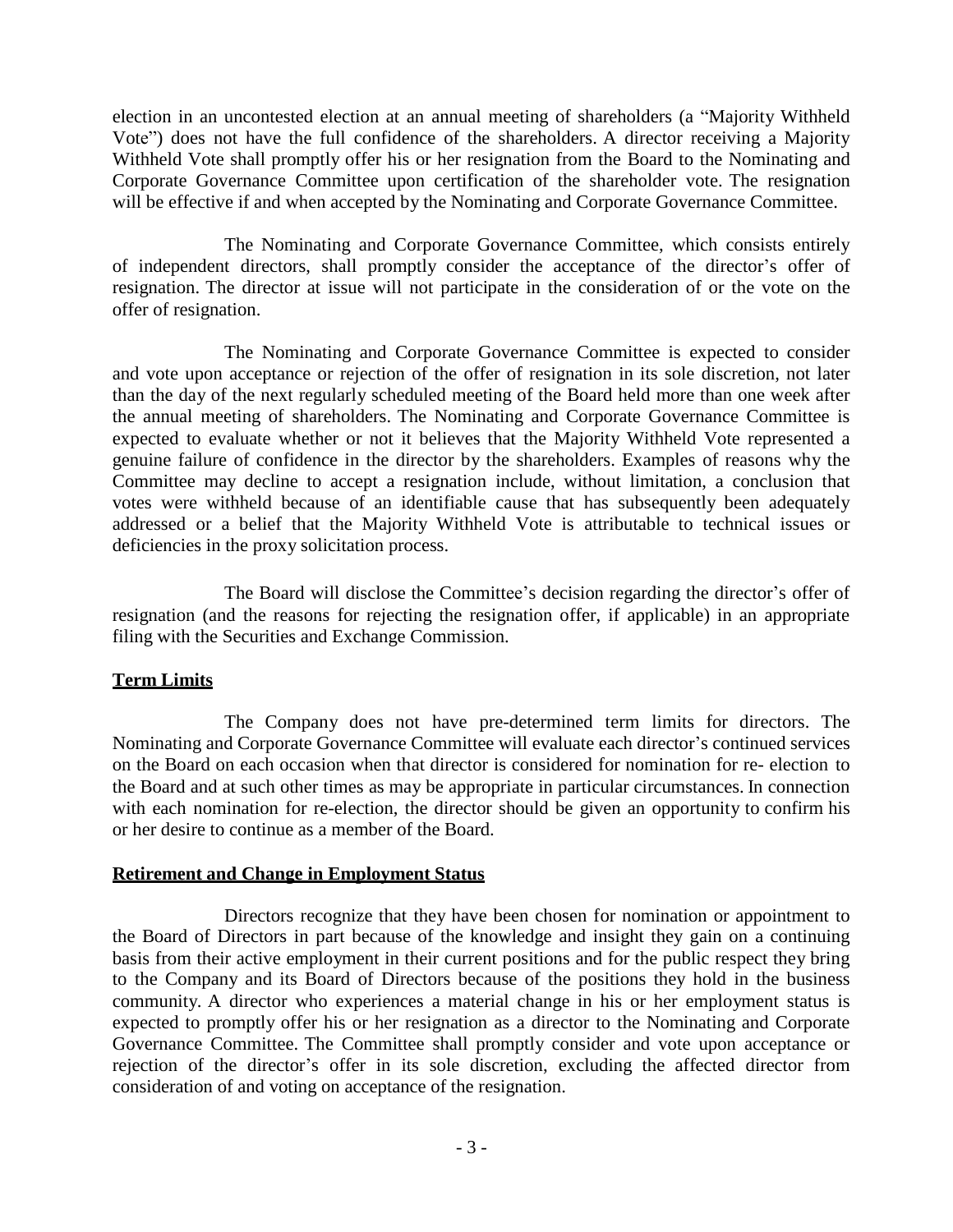Retirement, resignation from, or termination of a director's primary business employment shall be considered to be a material change in employment status. Changes in employment status which are not material for the purpose of this Policy include, by way of illustration but without limitation, promotions, changes in job designation not involving demotion, lateral moves within an organization not involving demotion, relinquishment of some but not all titles and positions as part of a succession plan, and similar changes in employment status.

Nothing in this Policy shall be construed to restrict the right of shareholders to nominate or elect any person in accordance with the Company's Articles of Incorporation and Bylaws.

# **Other Board Memberships**

Each executive officer of the Company shall notify the Nominating and Corporate Governance Committee before serving as any member of the board of directors of any other business organization. The Nominating and Corporate Governance Committee will review Chief Executive Officer's membership on external boards of directors at least annually. Without the prior review and approval of the Nominating and Corporate Governance Committee, the Chief Executive Officer may not serve on the board of directors of more than one business organization not affiliated with the Company. The Committee may limit the directorships for any other executive officer if it believes that they will interfere with the executive officer's responsibilities to the Company. Non-management directors may not serve on more than 3 other public company boards without the prior review and approval of the Nominating and Corporate Governance Committee.

## **Responsibilities of the Board**

In addition to its general oversight responsibilities, the Board also performs a number of specific functions, including:

- Approving and amending Bylaws and fundamental policies;
- Authorizing dividends and distributions to shareholders;
- Authorizing issuance of shares and other securities;
- Evaluating and making recommendations to shareholders regarding acquisition proposals the Company may make or receive;
- Reviewing, approving and monitoring fundamental financial and business strategies and major corporate actions;
- Through the Audit Committee, selection and oversight of the independent auditors;
- Selecting, evaluating and compensating the Chief Executive Officer and overseeing Chief Executive Officer succession planning;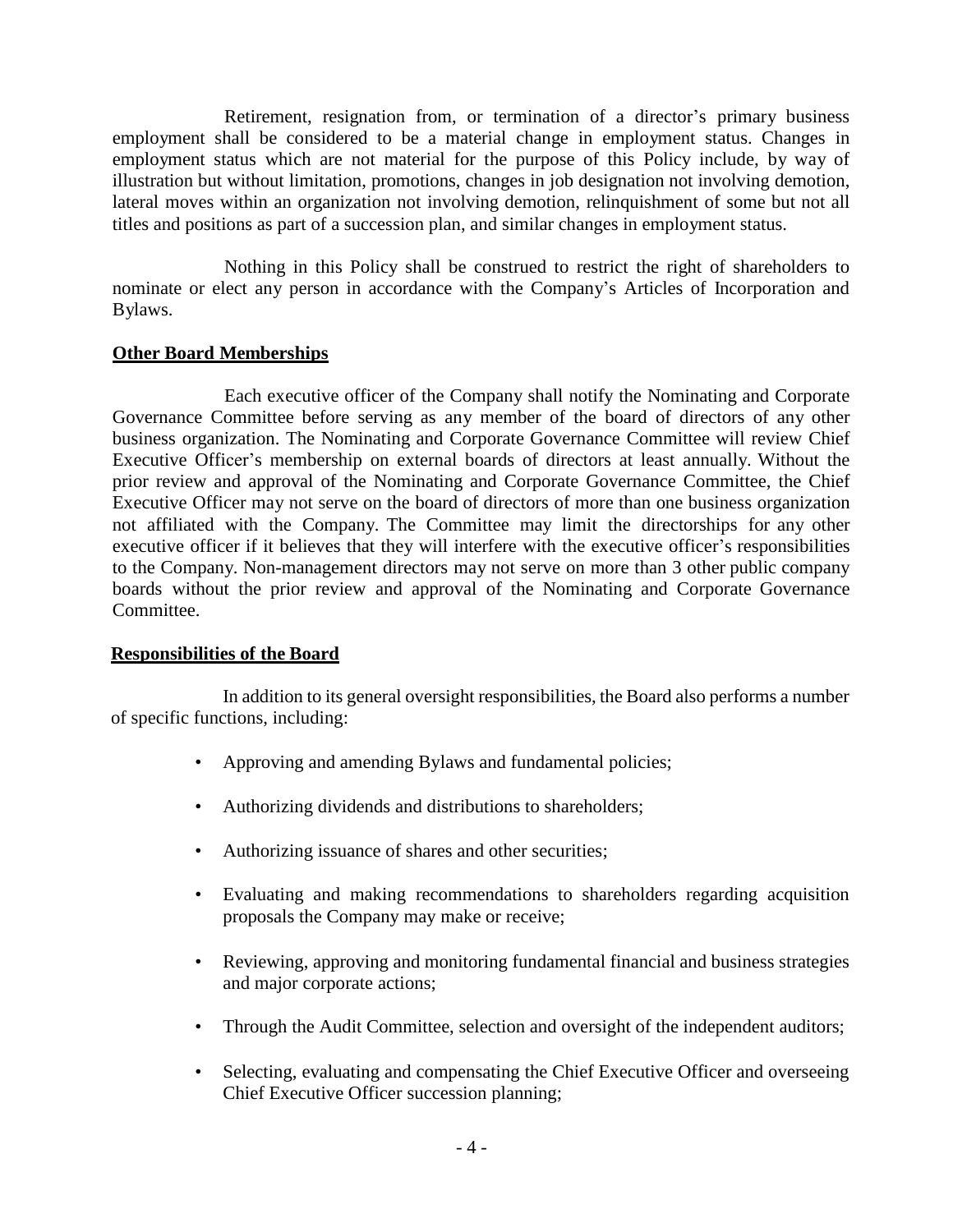• Appointing officers (including executive officers as that term is defined in Rule 3b-7 of the Securities Exchange Act of 1934) and providing counsel and oversight on the selection, evaluation, development, succession and compensation of executive officers;

- Assessing major risks facing the Company and reviewing options for their mitigation;
- Overseeing the Company's Environmental Social and Governance ("ES&G") initiatives and delegating to one or more Committees, if and when appropriate, monitoring of specific ES&G initiatives; and
- Ensuring controls and procedures are in place for maintaining the integrity of the Company, the integrity of the financial statements, the integrity of compliance with law and ethics, the integrity of relationships with customers and suppliers, and the integrity of relationships with other stakeholders.

In discharging their duties, directors are entitled to rely on information, opinions, reports, statements, financial statements, financial data and advice provided by other directors, board committees, legal counsel, accountants, other professional advisors, and officers and employees of the Company and its subsidiaries.

Consistent with the importance of the Board's responsibilities, each director is expected to be familiar with the Company's business and public disclosures, to review in advance of Board meetings all related materials distributed to the Board and to attend and participate, in person or by telephone conference call, in at least 75% of the meetings of the Board and meetings of any Committee of which the director is a member. All directors are expected to attend each annual meeting of the shareholders of the Company unless compelling personal circumstances prevent attendance.

The Company shall provide each new director an orientation with respect to his or her duties as a director and the business of and financial information relating to the Company. In addition, each new director and each new member of any Board Committee is expected to cooperate in fulfilling any orientation guidelines that the Nominating and Corporate Governance Committee may recommend generally or on an ad hoc basis to help assure that the director has the necessary skills to perform his or her responsibilities as a director, new member of any Board Committee, or both. Each director is expected also to cooperate in fulfilling all applicable continuing education guidelines established and updated by the Nominating and Corporate Governance Committee.

## **Director Loyalty and Confidentiality**

In their roles as directors, all directors owe their primary duty of loyalty to the Company and its shareholders. Directors are expected to avoid any action, position or interest that conflicts with an interest of the Company, or gives the appearance of a conflict. To prevent inadvertent conflicts of interest, or the appearance of a conflict of interest, directors should disclose all business relationships with the Company or its competitors or vendors. The Company will annually solicit updated information from directors to monitor any actual or potential conflicts of interest and to determine that directors are independent. In addition, directors must update the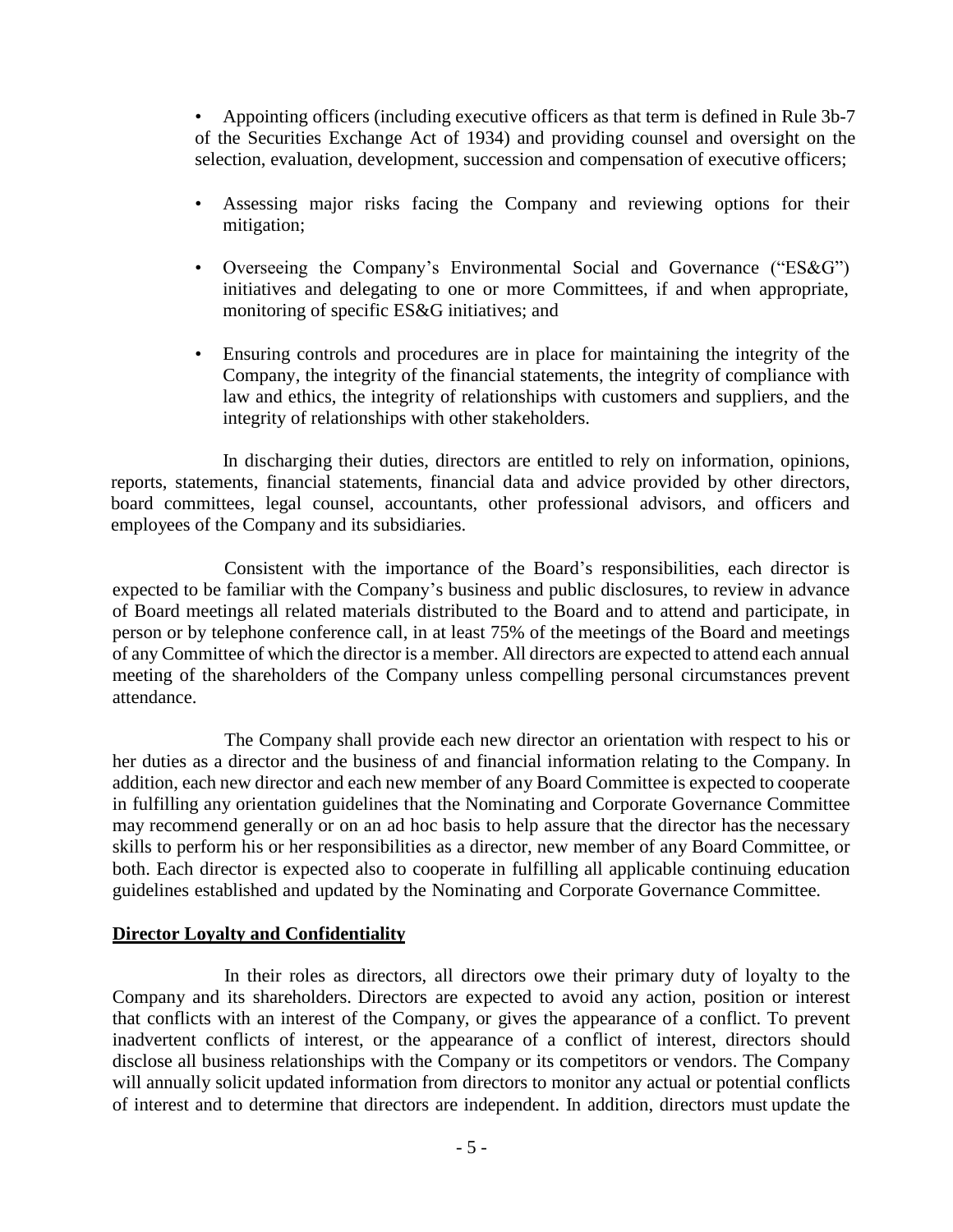Company by notifying promptly the Chief Executive Officer and the Chairperson if an actual or potential conflict of interest arises. If a major conflict exists and cannot be resolved, the director should resign. Except as set forth in these guidelines, all directors will recuse themselves from any discussion or decision affecting their business, professional or personal interests in relationships with the Company or its competitors or vendors. The Board or committee of independent directors will resolve any conflict of interest question involving any director or the Chief Executive Officer of the Company.

Directors should advise the Chairperson of the Board and the Chairperson of the Nominating and Corporate Governance Committee before accepting membership on other boards of directors or other significant commitments involving affiliation with other businesses or governmental units that have or are reasonably likely to have a business relationship with the Company or its competitors or vendors. While there may be value to be gained from service on other boards of directors, such service may have legal and regulatory implications to the Company or may present recurrent conflicts.

To facilitate access to information and open discussion, the Board believes maintaining confidentiality of information and deliberations is imperative. Each director has a fiduciary obligation to maintain the confidentiality of information received in connection with his or her service as a director. Pursuant to this obligation, each Director is required to protect and hold all non-public information obtained in the course of his or her directorship strictly confidential unless the Board of Directors consents to the disclosure of such information. Specifically:

- no Director shall use Confidential Information for his or her own personal benefit or to benefit persons or entities other than the Company; and
- no Director shall disclose Confidential Information to any person, except with the authorization of the Board of Directors or as may otherwise be required by law.

"Confidential Information" means any non-public information entrusted to or obtained by a Director by reason of his or her position as a Director of the Company. It includes, but is not limited to, non-public information that might be of use to competitors, contracting parties, or potential contracting parties, or harmful to the Company or its associates, shareholders or customers if disclosed, such as:

- information about the Company's financial condition, prospects, or plans, its marketing and sales programs, capital expenditures, strategic plans and investments, and information relating to mergers and acquisitions, dividends and stock splits;
- information concerning possible transactions with other companies or information about the Company's customers, suppliers or strategic partners;
- information which the Company is under an obligation to maintain as confidential;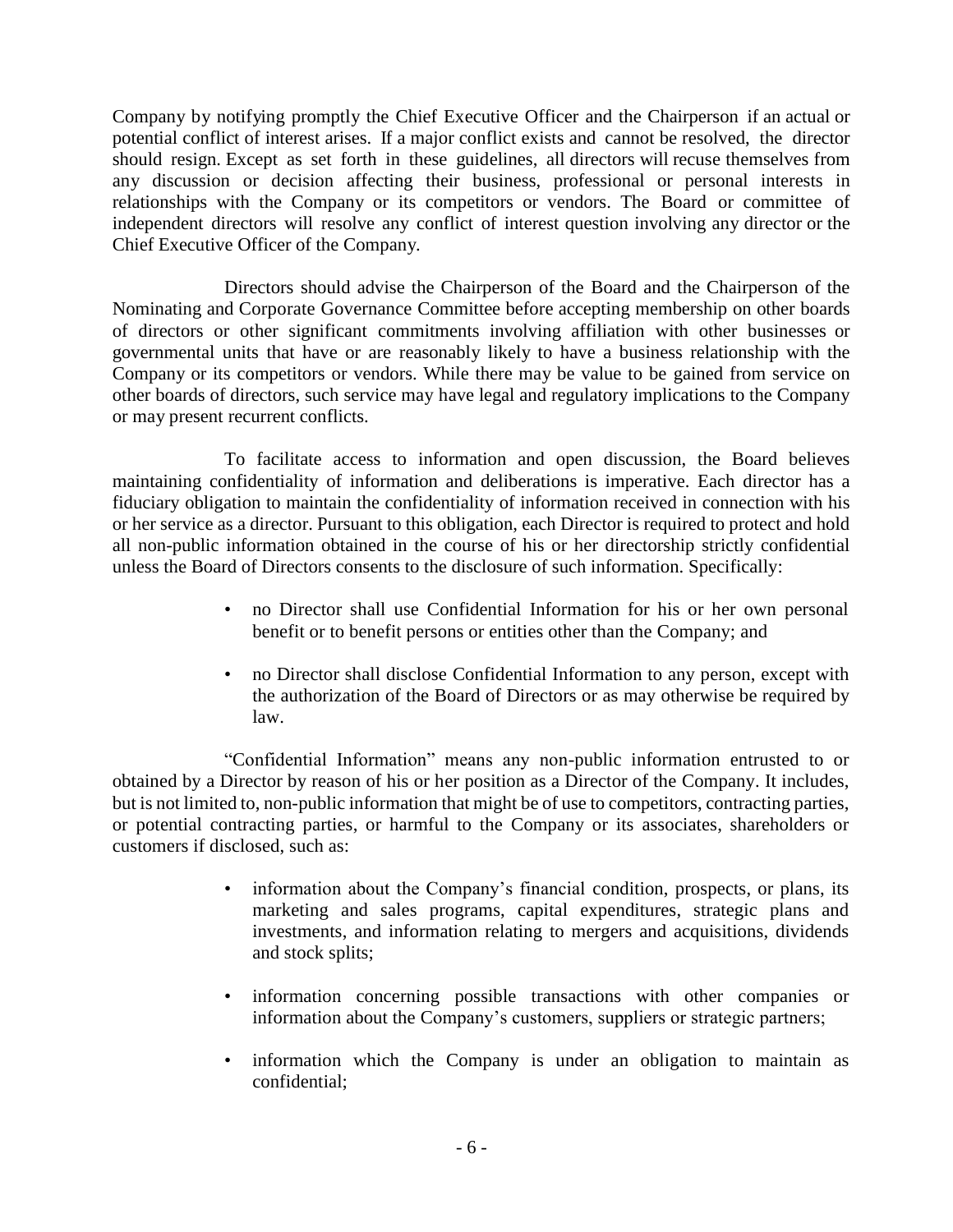- information about discussions and deliberations between and among Directors, officers and associates; and
- information that is likely to affect the market price of the Company's securities, or that a reasonable investor would want to know before making an investment decision.

A Director who fails to discharge his or her duties with respect to Confidential Information may be asked to offer his or her resignation from the Board to the Nominating and Corporate Governance Committee, or may be removed by the Board of Directors consistent with the Articles of Incorporation and applicable law.

## **Board Meetings**

The Board shall meet at least quarterly and may meet more frequently if the Chairperson of the Board or the Chief Executive Officer deems it necessary or appropriate. Independent directors shall meet in regular executive sessions, without the presence of management, at each regularly scheduled Board meeting. If the Chairperson of the Board is also the Company's current or former Chief Executive Officer, then the Board shall elect a director to serve as Lead Independent Director from among its members who are "independent" for the purposes of Nasdaq Listing Rules. The role of the Lead Independent Director is to aid and assist the Chairperson and the rest of the Board in assuring effective corporate governance in managing the affairs of the Board and the Company.

The Lead Independent Director shall have the following responsibilities and authority. The Lead Independent Director shall act as the principal liaison between the independent directors and the Chairperson of the Board, may recommend matters for the Board to consider and shall advise the Chairperson of the Board as to the quality, quantity and timeliness of the flow of information from management that is necessary for the independent directors to effectively and responsibly perform their duties. The Lead Independent Director may preside at meetings of the Board in the absence of or at the request of the Chairman, and may develop the agenda for and chair executive sessions of the Board. The Lead Independent Director will coordinate with the Nominating and Corporate Governance Committee in evaluating the performance of the Chairperson and with at least one other member of the Committee in providing performance feedback to the Chairperson. Although management is responsible for the preparation of materials for the Board, the Lead Independent Director may request the inclusion of specific material. The Lead Independent Director will assist in recruiting Board candidates and may also recommend to the Chairperson of the Board the retention of consultants who report directly to the Board. The Lead Independent Director will be available, upon reasonable request for communication with shareholders in appropriate circumstances.

The Chairperson of the Board, in consultation with other Board members and the executive officers, shall develop the agenda for Board meetings. The Chairperson of each Committee, in consultation with the Chairperson of the Board, shall develop the agenda for Committee meetings.

# **Board Committees**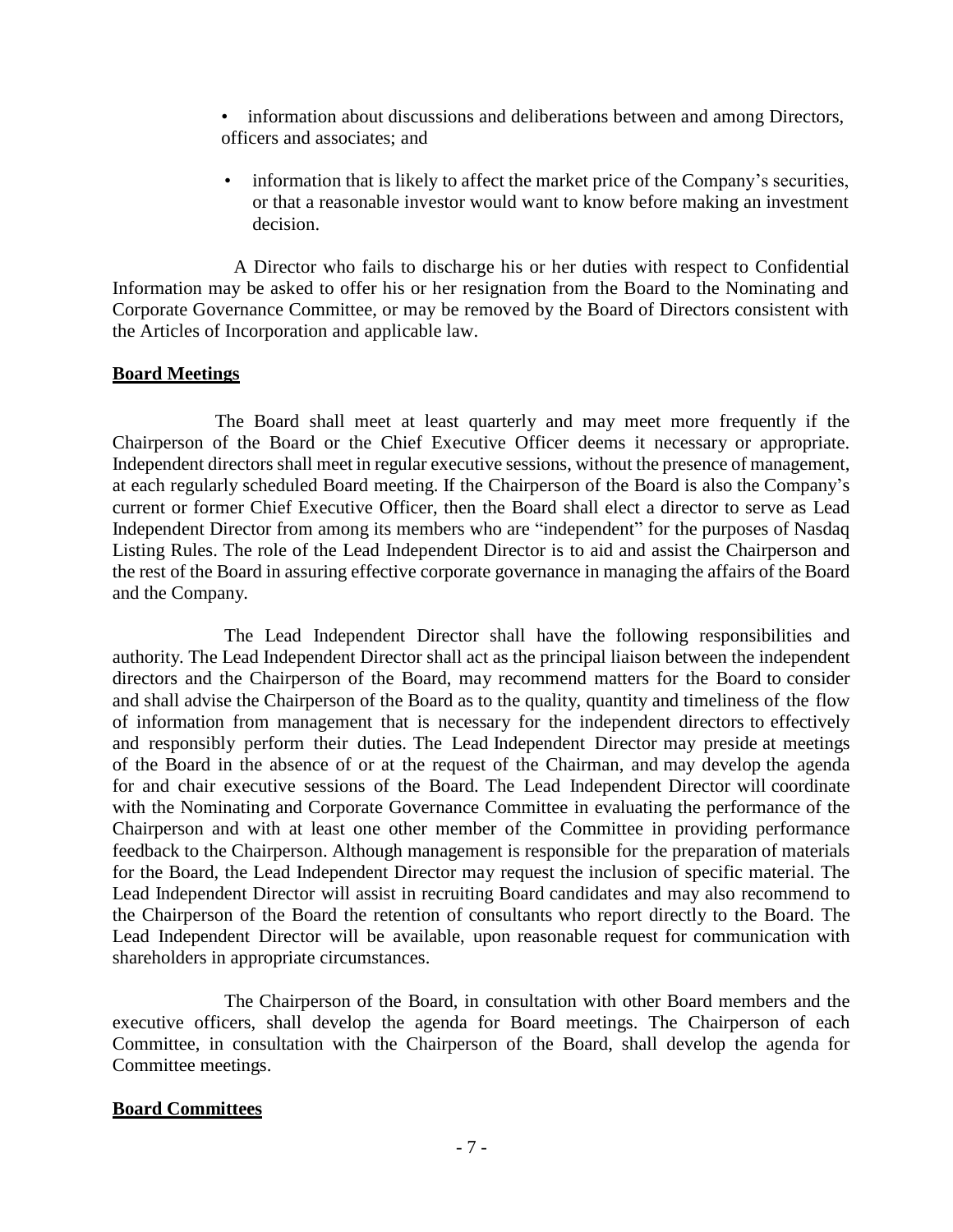The Board has established the following standing Committees to assist the Board in discharging its responsibilities: (i) Audit; (ii) Compensation; and (iii) Nominating and Corporate Governance. Each Committee shall consist entirely of independent directors. The Committee Chairperson shall report the highlights of their meetings to the full Board following each meeting of the respective Committees. The Committees occasionally hold meetings in conjunction with the full Board. The Nominating and Corporate Governance Committee is responsible for recommending Committee assignments to the Board each year.

## **Evaluation and Compensation of the Board**

The Nominating and Corporate Governance Committee shall oversee the processes for the self-evaluation of the Board and its Committees, and peer evaluation of directors. In addition, the Nominating and Corporate Governance Committee shall conduct periodic reviews of the performance of all directors and members of Board Committees, and shall consider the results of such reviews when it makes its recommendations to the Board with respect to membership on the Board. The Nominating and Corporate Governance Committee shall also conduct periodic reviews of the structure and performance of each Board Committee and shall recommend any changes it deems appropriate. The Nominating and Corporate Governance Committee shall conduct periodic reviews of non-employee director compensation and benefits. Employee directors will not receive any specific compensation for service as a director. The Nominating and Corporate Governance Committee shall evaluate and recommend compensation and benefits for nonemployee directors based upon the following principals:

- Compensation should fairly pay directors for services expected of a director of a company of similar size and scope to the Company;
- Compensation should align directors' interests with the long-term interests of shareholders; and
- The structure of the compensation should be simple, transparent and easy for shareholders to understand.

The Board of Directors believes that directors should hold a meaningful amount of the Company's common stock to help align the interests of directors with those of shareholders. Directors are therefore subject to the ownership requirements set forth in the Company's Director Stock Ownership Policy. Directors may not hedge or pledge Company securities.

## **Responsibilities of Management**

Management is responsible for operating the Company in an effective, ethical, prudent and legal manner with the objective of producing value for the Company's shareholders consistent with the Company's policies and standards. Such responsibilities include the following:

> • Producing financial statements that fairly present the Company's financial condition, results of operations, cash flows and related risks in a clear and understandable way, for making timely and complete disclosures to investors, and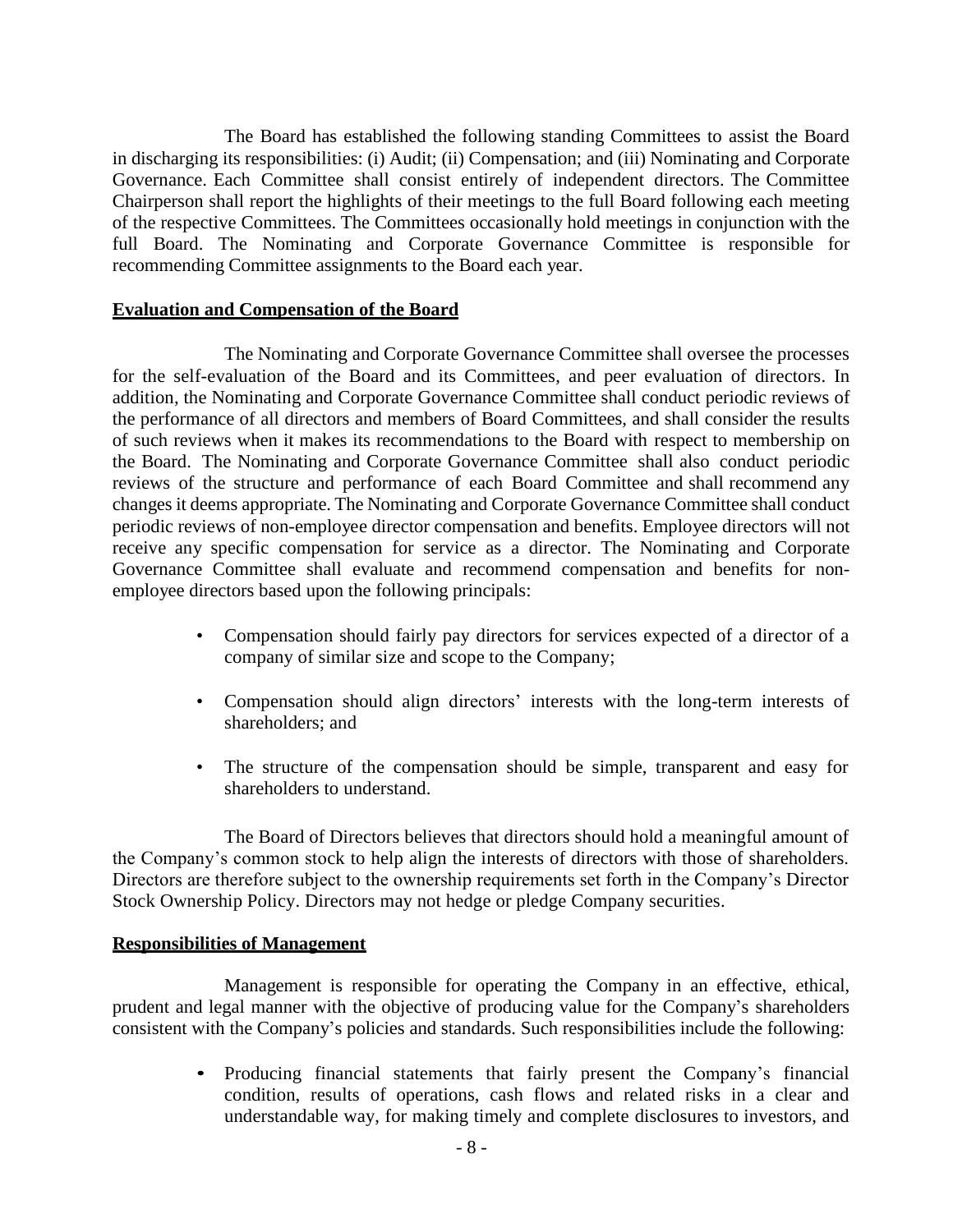for keeping the Board and the appropriate Committees of the Board well- informed on a timely basis as to all matters of significance to the Company;

- Developing and presenting to the Board the Company's strategic plans and budgets and for implementing those plans and budgets as approved by the Board;
- Selecting qualified members of management and for implementing and working within an effective organizational structure appropriate for the Company;
- Setting a tone in the Company of integrity, ethics and prudence, and for compliance with applicable legal requirements and the Company's policies and standards;
- Developing, implementing and monitoring an effective system of internal controls and procedures to provide reasonable assurance that: the Company's transactions are properly authorized; the Company's assets are safeguarded against unauthorized or improper use; and the Company's transactions are properly recorded and reported; and
	- Establishing, maintaining and evaluating controls and procedures of the Company designed to ensure that information required to be disclosed by the Company in the reports filed by it under the Securities Exchange Act of 1934 is recorded, processed, summarized and reported within the time periods specified in the SEC's rules and forms.

## **Evaluation and Compensation of Executive Officers**

The Compensation Committee shall annually review the performance of the Chief Executive Officer and annually approve the goals and objectives for compensating the Chief Executive Officer. The Compensation Committee shall evaluate the Chief Executive Officer's performance in light of these goals before setting the Chief Executive Officer's salary, bonus and other incentive and equity compensation. With the assistance and oversight of the Compensation Committee, the Chief Executive Officer shall annually evaluate the performance of the Company's other executive officers and report to the Compensation Committee. If the Company has named an executive to the role of Chief Operating Officer, he or she shall annually evaluate the performance of his or her executive officer direct reports and report to the Compensation Committee. The Compensation Committee shall consider such performance reports before approving each officer's salary, bonus and other incentive and equity compensation. The Chairperson of the Compensation Committee shall periodically report to the full Board on the performance and compensation of the Chief Executive Officer and other executive officers. The Compensation Committee shall approve reports for inclusion in the Company's proxy statements and SEC filings when and as required.

#### **Director Access to Management and Outside Advisors**

Directors are encouraged to consult with any manager or employee of the Company and may visit Company facilities without the approval or presence of corporate management. The Board encourages the executive officers to bring non-executive managers to Board meetings, from time to time, who: (a) can provide additional insight into the items being discussed because of